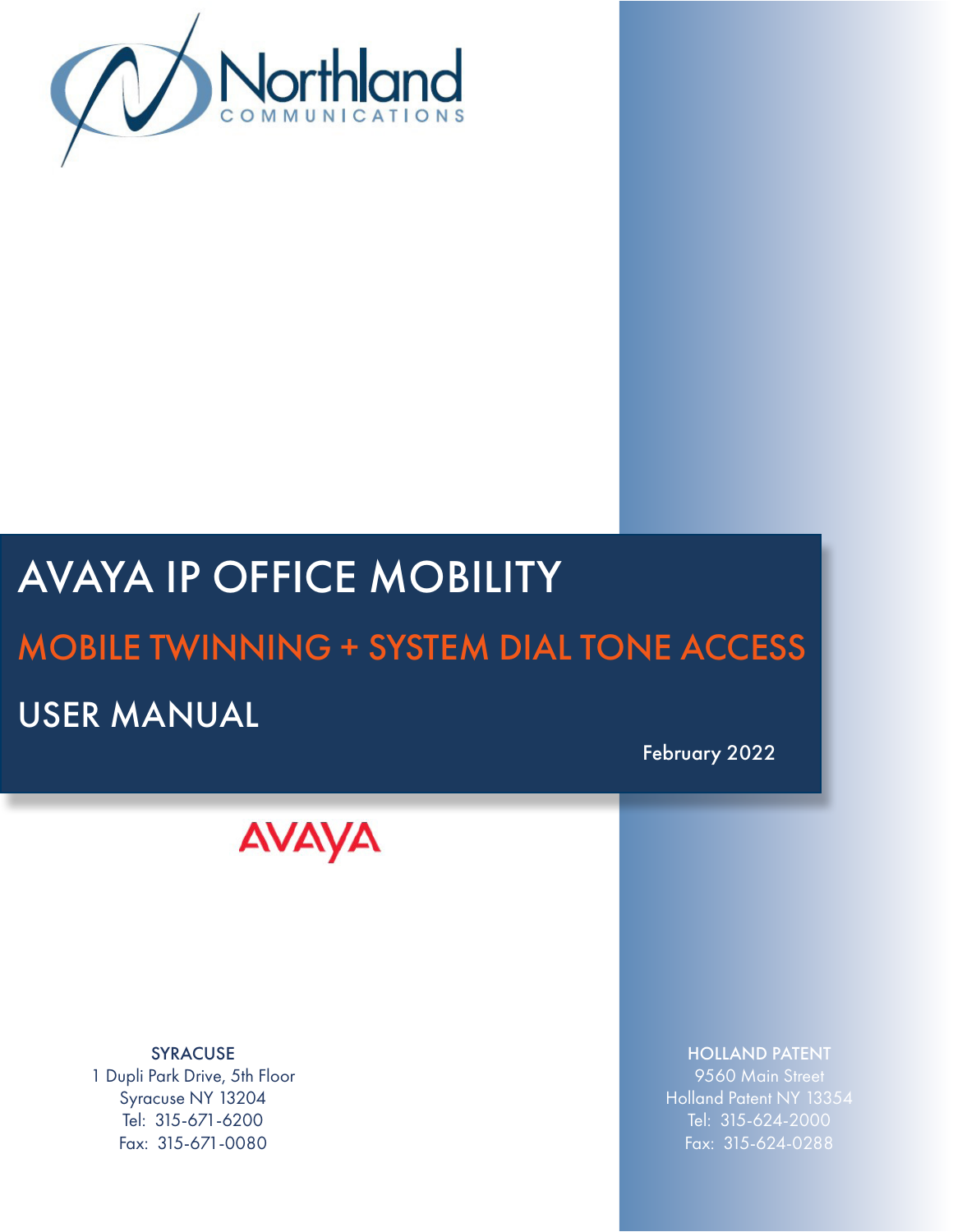## **MOBILE TWINNING**

Twinning will simultaneously ring your desk phone and another designated telephone when in use. (ie: mobile phone). You may also be able to activate system features from your mobile phone, such as transferring a call if this has been programmed by your administrator.

#### USE YOUR DESK PHONE TO CONTROL MOBILE TWINNING

#### TO TURN ON MOBILE TWINNING

- + Scroll to TWINNING Key
- + Press SELECT Softkey display shows Status of Mobile Twinning
- + Press ON Softkey
- + Press SAVE Softkey Status Softkeys appears

#### TO ADD/CHANGE DESTINATION:

- + Scroll to TWINNING Key
- + Press SELECT Softkey display shows Status of Mobile Twinning
- + Scroll to DESTINATION
- + Press EDIT Softkey
- + Press CLEAR Softkey to Clear old number if one already exists
- + Enter new number, dialing prefix (typically 8 or 9) 1 area code and number 1 area code and number
- + Press SELECT Softkey
- + Press SAVE Softkey

#### TO TURN OFF MOBILE TWINNING

- + Press STATUS Softkey
- + Press OFF Softkey

#### TO RETRIEVE A TWINNED CALL BACK TO YOUR DESK PHONE

+ Press TWINNING Key begin speaking Call is immediately connected to desk phone

#### TO SEND A TWINNED CALL TO YOUR TWINNED DEVICE FROM YOUR DESK PHONE

- + Press TWINNING Key Call is TRANSFERRED to twinned device
- + Your twinned device will ring
- + Answer twinned device